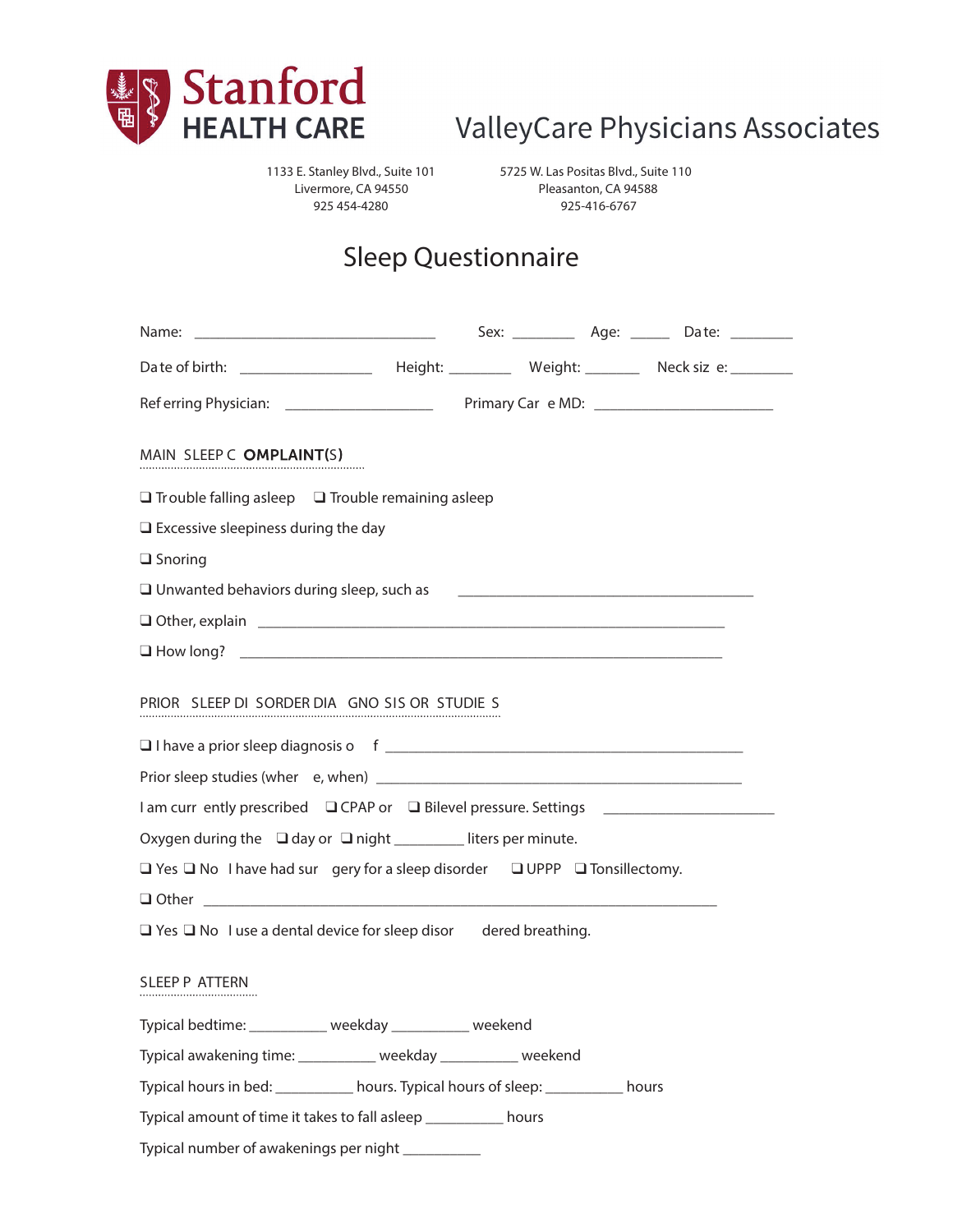Time it takes to fall back asleep after awakening \_\_\_\_\_\_\_\_\_\_

 $\Box$  Yes  $\Box$  No My sleep pattern is irregular.

 $\Box$  Yes  $\Box$  No I awaken early in the morning still tired but unable to return to sleep.

#### sleep environment habits

Typical sleep position(s)  $\Box$  back  $\Box$  side  $\Box$  stomach  $\Box$  head elevated  $\Box$  in a chair

 $\Box$  I sleep alone.  $\Box$  I share a bed with someone.

My bedroom is  $\Box$  comfortable  $\Box$  noisy  $\Box$  too warm  $\Box$  too cold

- $\Box$  Yes  $\Box$  No I have pets in the bedroom.
- $\Box$  Yes  $\Box$  No I watch TV in bed prior to sleep.
- $\Box$  Yes  $\Box$  No I read in bed prior to sleep.
- $\Box$  Yes  $\Box$  No I work or study in bed.
- $\Box$  Yes  $\Box$  No I drink alcohol prior to bedtime.
- $\Box$  Yes  $\Box$  No I smoke prior to bedtime or when I awaken during the night.
- $\Box$  Yes  $\Box$  No I eat a snack at bedtime.
- $\Box$  Yes  $\Box$  No I eat if I awaken during the night.

#### **BREATHING**

- $\Box$  Yes  $\Box$  No I have been told that I snore  $\Box$  loudly.
- $\Box$  Yes  $\Box$  No I have been told that I stop breathing while asleep.
- $\Box$  Yes  $\Box$  No I have been told that I snore only when sleeping on my back.
- $\Box$  Yes  $\Box$  No I have been awakened by my own snoring.
- $\Box$  Yes  $\Box$  No I awaken at night choking or gasping for air.
- $\Box$  Yes  $\Box$  No I awaken short of breath.
- $\Box$  Yes  $\Box$  No I have trouble breathing when flat on my back.
- $\Box$  Yes  $\Box$  No I have trouble breathing through my nose.
- $\Box$  Yes  $\Box$  No I have morning headaches.
- $\Box$  Yes  $\Box$  No I sweat a great deal at night.

#### Daytime Sleepiness

- $\Box$  Yes  $\Box$  No I often feel drowsy during the day, more than I expect is normal.
- $\Box$  Yes  $\Box$  No I feel unrefreshed or tired in the morning despite sleeping at night.
- $\Box$  Yes  $\Box$  No I take I daytime naps. How many?  $\Box$
- $\Box$  Yes  $\Box$  No I have uncontrollable urges to fall asleep during the day.
- $\Box$  Yes  $\Box$  No I have experienced lapses in time or blackouts.
- $\Box$  Yes  $\Box$  No I have fallen asleep while driving.
- $\Box$  Yes  $\Box$  No I performed poorly in school or work because of sleepiness.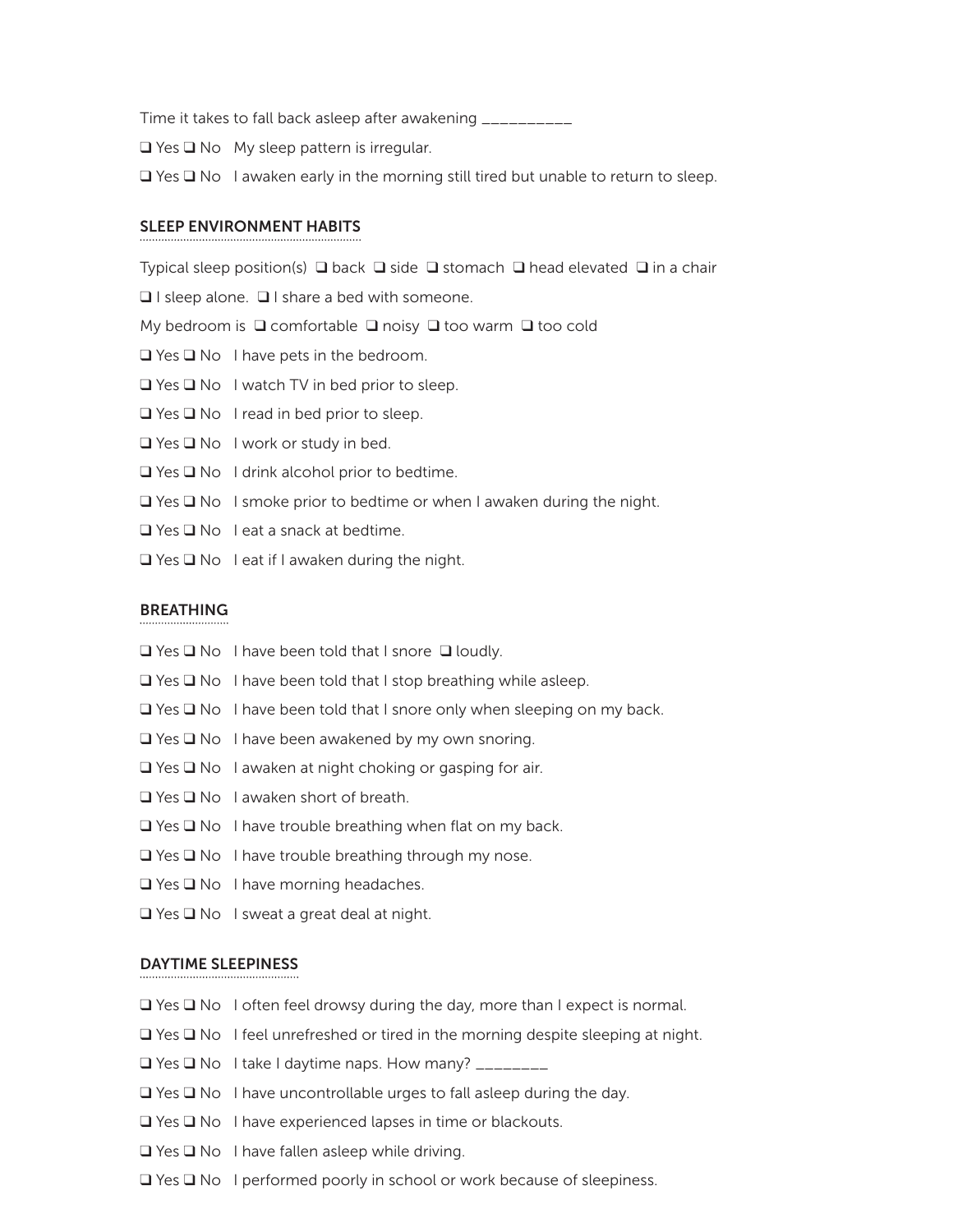# Epworth sleepiness scale

How likely are you to doze off or fall asleep in the following situations, in contrast to feeling just tired? Use the following scale and indicate the most appropriate number for each situation.

|  | $0 =$ would never doze<br>$1 =$ slight chance of dozing<br>$2$ = moderate chance of dozing |  |  |
|--|--------------------------------------------------------------------------------------------|--|--|
|  | $3$ = high chance of dozing                                                                |  |  |
|  | Situation<br>Chance of dozing                                                              |  |  |
|  |                                                                                            |  |  |
|  |                                                                                            |  |  |
|  |                                                                                            |  |  |
|  |                                                                                            |  |  |
|  |                                                                                            |  |  |
|  |                                                                                            |  |  |
|  |                                                                                            |  |  |
|  |                                                                                            |  |  |
|  | TOTAL (Range of 0 to 24) ______                                                            |  |  |

# RLS

- $\Box$  Yes  $\Box$  No I kick or jerk my legs excessively during sleep.  $\Box$  This bothers my bed partner.
- $\Box$  Yes  $\Box$  No I experience a creeping-crawling or tingling sensation in my legs when I try to fall asleep.
- $\Box$  Yes  $\Box$  No I experience an inability to keep my leg still prior to falling asleep.
- $\Box$  Yes  $\Box$  No I experience the feeling of restlessness in my legs at night.

# Orexin Related

- $\Box$  Yes  $\Box$  No I experience sudden muscle weakness in response to emotions such as laughter, anger or surprise.
- $\Box$  Yes  $\Box$  No I experience an inability to move while falling asleep or when waking up.
- $\Box$  Yes  $\Box$  No I have experienced hallucinations or dreamlike images when falling asleep or waking up.
- $\Box$  Yes  $\Box$  No I frequently dream during daytime naps.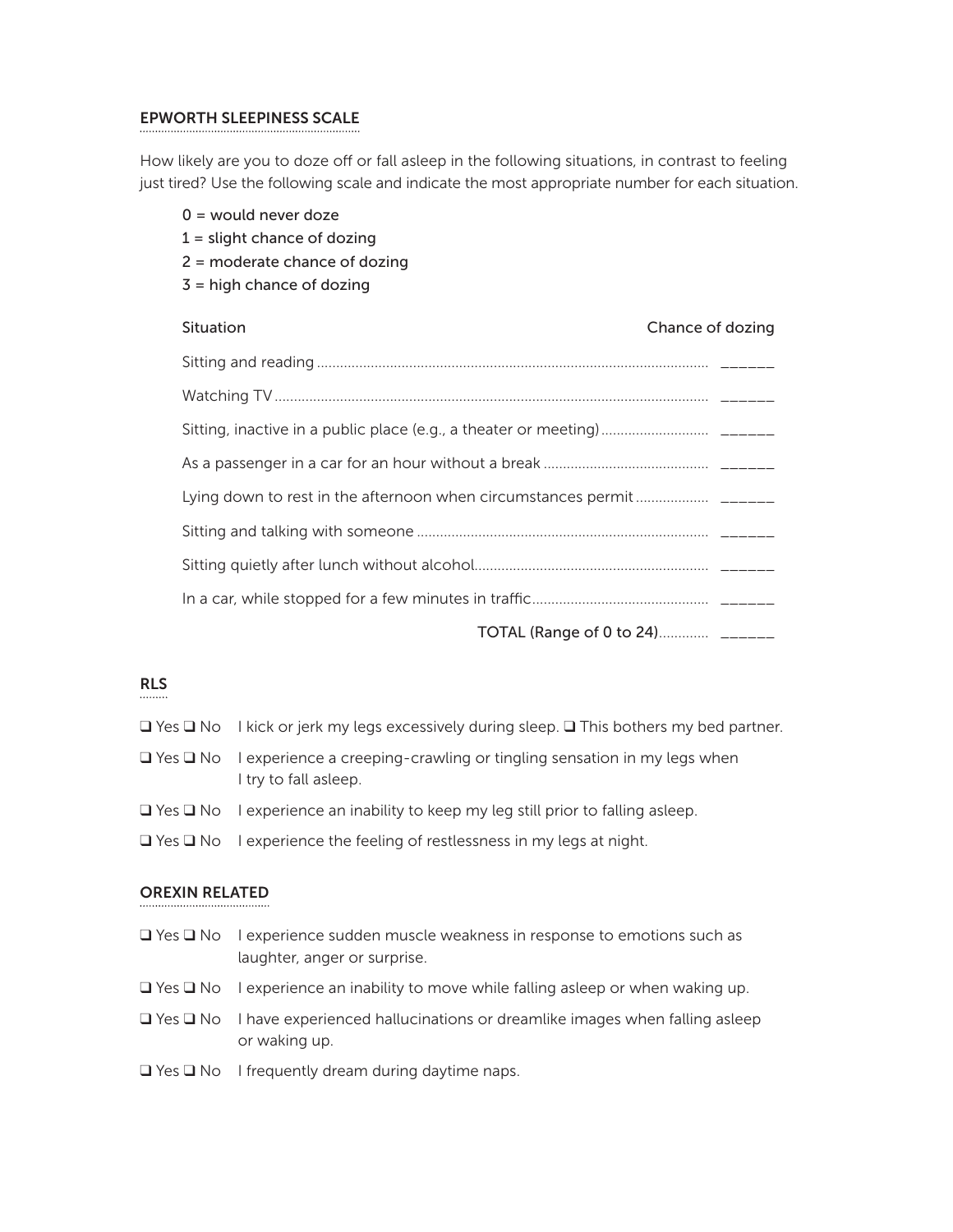#### **PARASOMNIAS**

- $\Box$  Yes  $\Box$  No I act on my dreams while asleep.
- $\Box$  Yes  $\Box$  No I have frequent nightmares.
- $\Box$  Yes  $\Box$  No I talk in my sleep.
- $\Box$  Yes  $\Box$  No I have sleep walked as an adult.

#### miscellaneous (Circadian, GERD, Depression, Enuresis, Bruxism, Pain)

- $\Box$  Yes  $\Box$  No I frequently travel across two or more time zones.
- $\Box$  Yes  $\Box$  No I am more alert in the morning than evening.
- $\Box$  Yes  $\Box$  No I am more alert in the evening than morning.
- $\Box$  Yes  $\Box$  No I awaken alert in the morning earlier than it is time to get up.
- $\Box$  Yes  $\Box$  No I frequently have heartburn or acid reflux at night.
- $\Box$  Yes  $\Box$  No I feel depressed.
- $\Box$  Yes  $\Box$  No Chronic pain interferes with my sleep.
- $\Box$  Yes  $\Box$  No The need to urinate frequently interrupts my sleep.
- $\Box$  Yes  $\Box$  No I grind my teeth in my sleep.
- $\Box$  Yes  $\Box$  No I have bedwetting (enuresis).

## Insomnia

- $\Box$  Yes  $\Box$  No I have trouble falling asleep.
- $\Box$  Yes  $\Box$  No Thoughts start racing through my mind when I try to fall asleep.
- $\Box$  Yes  $\Box$  No I have trouble remaining asleep.
- $\Box$  Yes  $\Box$  No I awaken frequently during the night.
- $\Box$  Yes  $\Box$  No I have difficulty returning to sleep if I awaken during the night.

#### **HABITS**

- $\Box$  Yes  $\Box$  No I smoke cigarettes (or other tobacco). If yes, how much?
- $\Box$  Yes  $\Box$  No I drink alcohol. If yes, how much and how often?
- q Yes q No I drink caffeinated beverages during the day \_\_\_\_\_\_cups/bottles/cans  $\Box$  tea  $\Box$  coffee  $\Box$  soda per day